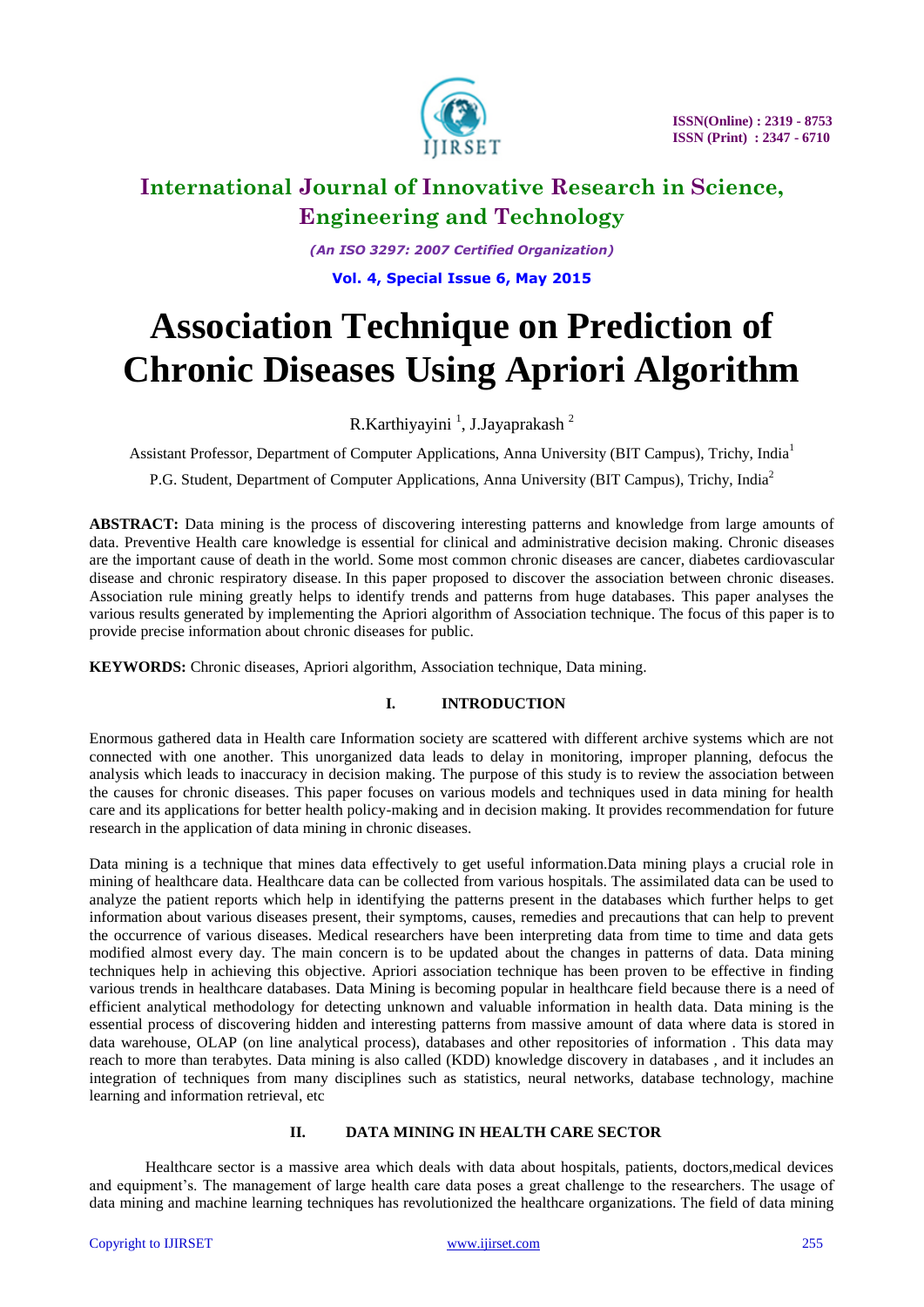

*(An ISO 3297: 2007 Certified Organization)*

#### **Vol. 4, Special Issue 6, May 2015**

helps to discover hidden patterns by bringing a set of machine learning tools and techniques. It is useful in evaluating the effectiveness of medical treatments. Data mining techniques like classification, association, clustering are applied to healthcare datasets to analyses data to improve health policy-making, early detection of disease outbreaks and preventing the occurrence of various diseases. Data mining provides healthcare authorities an additional source of knowledge for effective decision-making. The information provided by data mining methods can help healthcare insurers detect fraud and abuse and healthcare organizations can make better customer relationship management decisions. Further physicians can identify effective treatments with best practices and patients will receive better and more affordable healthcare services. Data Mining techniques are also used to analyze the various factors that are responsible for diseases for example type of food, different working environment, education level, living conditions, availability of pure water, health care services, cultural ,environmental and agricultural factors.

#### **III. LITRATURE REVIEW**

[1]Prasanna et al., discussed healthcare management and an overview of how data mining helps in management of healthcare data. Authors tell about current trends and prominent models for detection of various diseases. Various types of data used in hospitals like HL7, EHR, EMR, ENR etc. are discussed efficiently. They draw attention towards the new challenges faced by data mining to aid in healthcare management. Data mining helps in the detection of fraud and abuse, healthcare resource management and diagnosis and treatment of various diseases. It also helps healthcare organizations in making better customer relationship management decisions.

[2]Ms.Shweta et al., focused on using Apriori Algorithm for frequent item set mining. Authors have discussed the problem of frequent itemset mining and have addressed the mining using Apriori Algorithm with an example. Authors have implemented Apriori Algorithm on a bank dataset in Weka and then a comparison is made between the results of Apriori Algorithm, Predictive Apriori Algorithm and Tertius Algorithm. In future, these algorithms can also be used in other domains. These algorithms can be combined to get improved algorithm which can be used in any real- time application. In association rule mining is used to generate strong association rules by executing Apriori Algorithm on real time datasets. In this paper, authors have exemplified AprioriAlgorithm on a dataset by finding frequent itemsets and then generating association rules from frequent sets. In each iteration, frequent patterns are identified by using the candidate generation and pruning steps. At every step, it is taken care that "Apriori Property" of the algorithm is not violated. With the implementation of the algorithm they predict the occurrence of different diseases in a particular area and what type of people are affected by a particular disease is found out.



Fig 4.1 Architecture diagram of Proposed system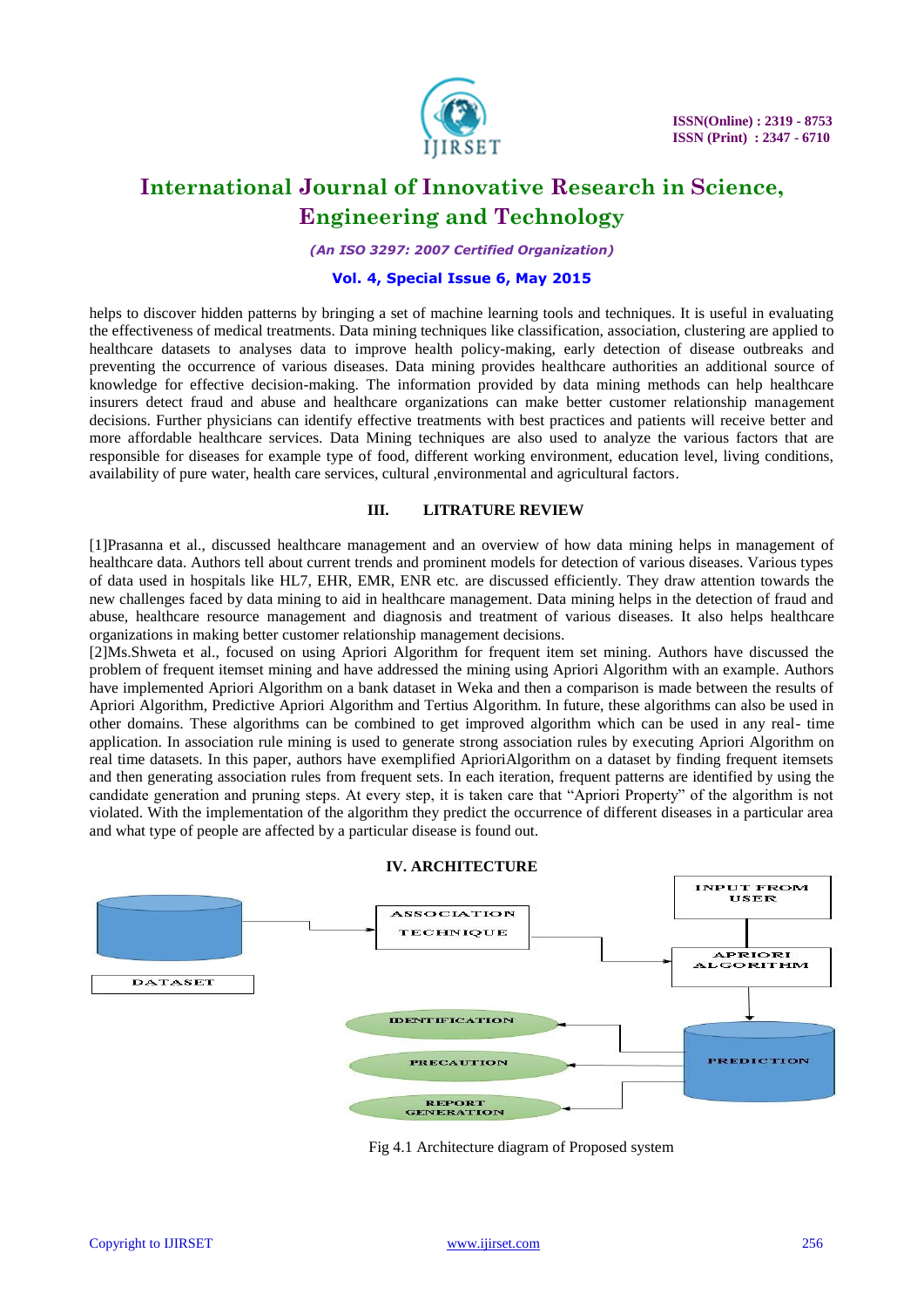

*(An ISO 3297: 2007 Certified Organization)*

#### **Vol. 4, Special Issue 6, May 2015**

#### **IV. APRIORI ALGORITHM**

It is the fundamental and most important algorithm for mining frequent itemsets. It was first given by AgrawalandSrikant in 1994 .It is a level wise algorithm which works in an iterative fashion to discover all frequent itemsets in a database. It uses prior knowledge of frequent itemsetsproperties . Frequent itemsets are the sets of items that satisfy minimum support threshold.This algorithm takes only categorical input and associates attributes present in the dataset. There is a property associated with this algorithm called "Apriori Property" which states that any subset of frequent itemsets is also a frequent itemset. For example, if  $\{x,y,z\}$  is a frequent set then the sets  $\{\{x\},\{y\},\{z\}\}\$  $x,y$ ,  $\{x,z\}$ ,  $\{y,z\}$  must also be frequent. The execution of this algorithm is organized in two phases. In the first stage, the candidates are generated and in the next phase frequent itemsets are generated . The generated large itemsets are used to produce association rules from database.

Notation:Lk, set of large k-itemset 1. L1 = { large 1-itemsets } 2. for(k=2; Lk− 1 6= ∅ ; k + +) do begin 3. Ck=apriori-gen(Lk− 1); // new candidates 4. forall records  $r \in D$  do begin 5. Cr = subset(Ck,r); // candidates contained in r 6. forall candidates c ∈ Cr do 7. c. count  $+$  + 8. end 9. Lk = {c  $\in$ Ck|(c.count/size(D)) >minsup} 10. end 11. Answer =  $L = k Lk$ 

#### **VI. ASSOCIATION MINING**

Association Mining is one of the most important data mining's functionalities and it is the most popular technique has been studied by researchers. Extracting association rules is the core of data mining . It is mining for association rules in database of sales transactions between items which is important field of the research in dataset . The benefits of these rules are detecting unknown relationships, producing results which can perform basis for decision making and prediction . The discovery of association rules is divided into two phases [10, 5]: detection the frequent itemsets and generation of association rules. In the first phase, every set of items is called itemset, if they occurred together greater than the minimum support threshold, this itemset is called frequent itemset. Finding frequent itemsets is easy but costly so this phase is more important than second phase. In the second phase, it can generate many rules from one itemset as in form, if itemset {I 1, I 2, I 3}, its rules are {I 1, I2, I 3}, {I 2, I1, I 3}, {I 3, I1, I 2}, {I 1, I 2, I3}, {I 1, I3, I1}, {I 2, I 3,I1}, number of those rules is n 2-1 where  $n =$  number of items. To validate the rule (e.g. X, Y), where X and Y are items, based on confidence threshold which determine the ratio of the transactions which contain X and Y to the transactions A% which contain X, this means that A% of the transactions which contain X also contain Y. minimum support and confidence is defined by the user which represents constraint of the rules. So the support and confidence thresholds should be applied for all the rules to prune the rules which it values less than thresholds values. The problem that is addressed into association mining is finding the correlation among different items from large set of transactions efficiency. The research of association rules is motivated by more applications such as telecommunication, banking, health care and manufacturing, etc.

#### **VII. OBJECTIVES**

The main goal of this paper is to provide people know the details about the treatment for chronic diseases.

The good news is that chronic disease can be prevented or controlled through 1) regular participation in physical activity, 2) eating healthy, 3) not smoking, and 4) avoiding excessive alcohol consumption.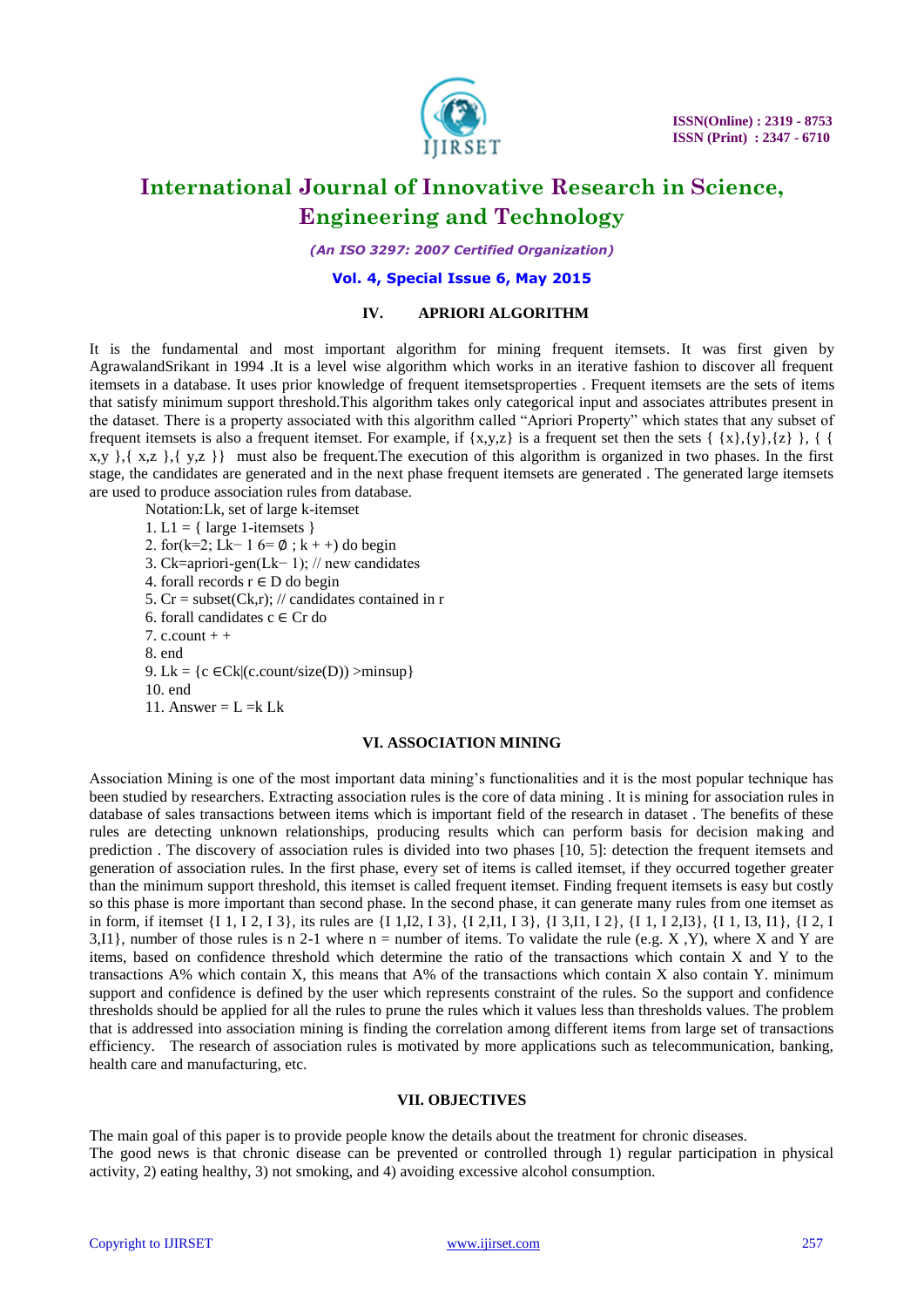

*(An ISO 3297: 2007 Certified Organization)*

### **Vol. 4, Special Issue 6, May 2015**

There are several advantages of using this system. A few of them are listed below: This system provides prevention about the chronic diseases.This system is easy to implement in a large scale.This system provides accurate information to the people.This system can make people waste less time in the hospital.



#### **VIII.EXPERIMENTAL RESULT (screenshots)**

### **VIII. CONCLUSION**

This paper studies the implementation of Apriori Algorithm on cause for chronic diseases. The outcome of the study is that this algorithm can be efficiently used to discover hidden patterns and generate associated rules from datasets.Percentage of possibility for chronic disease is calculated from the each symptoms of all considered chronic disease. With the more number of symptoms, the accuracy of calculating the disease possibility will be higher.The review of the implementation of Apriori Algorithm gives the results that can be used by physicians and patients for effective decision making.

#### **REFERENCES**

[1] PrasannaDesikan, Kuo-Wei Hsu and JaideepSrivastava, Data Mining for healthcare Management, SIAM International Conference on Data Mining, Hilton Phoenix East\Mesa, Arizona, USA.